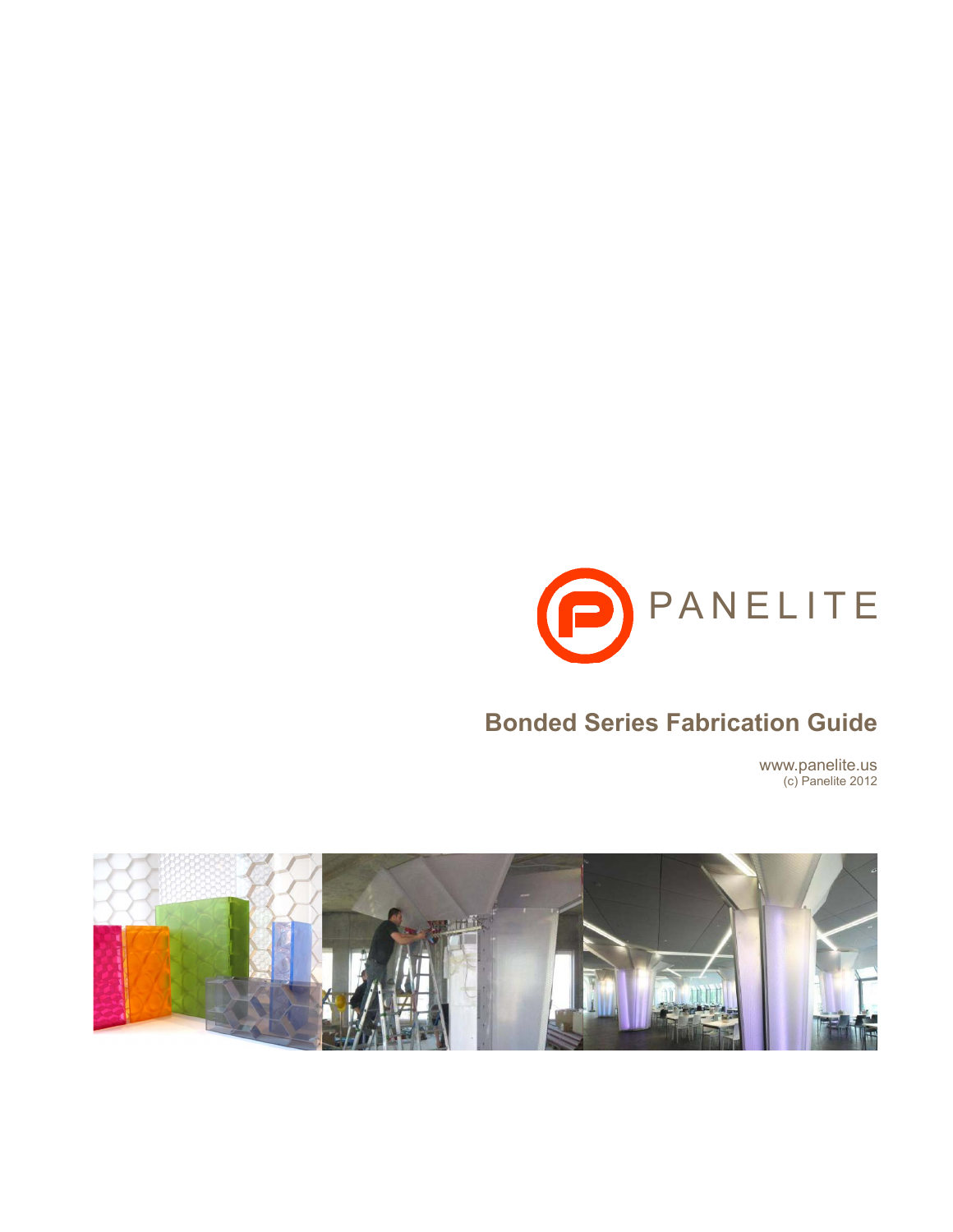### **PANELITE** Bonded Series – Handling and Storage

#### **General**

- The plastic film protects panel surfaces.
- Keep the protective film in place for as long as possible, until panel installation.
- Store in a sheltered location (warehouse) with temperatures between 40°F and 90°F, avoiding direct
- sunlight, exposure to rain and snow, and presence of corrosive substances and/or solvents.
- Handling of a single panel must be done in a vertical position. Avoid rubbing between panels.
- Horizontal storage is advised with the following recommendations:
	- Keep the original factory packing intact and place it on an even and regular surface. If stored outside factory packaging, place the panels on an even and regular surface, avoiding the presence of dirt particles between panels (it is advisable to protect surfaces with a secondary protective layer between the panels).
	- -

## **PANELITE** Bonded Series - Panel Cleaning

#### **Dust and Smudges**

- Edge cleaning: blow with compressed air on the edges.
- Surface Cleaning: blow with compressed air and/or use an antistatic cloth wiping gently in order to avoid abrasions.
- Dirt and Fingerprint Removal: Use a solution of lukewarm water (max 40°) with neutral detergent or isopropyl alcohol diluted with water at 50% strength, gently rub with a soft sponge and rinse with cold water. Dry with a soft cloth or a wet buff.

#### **Do Not:**

- Use detergents others than those indicated above
- Use a dry cloth for dry dirt removal
- Clean panels under direct sunlight or high temperatures.
- Use abrasives, squeegees, blades, pointed tools, roto-brush systems

## **PANELITE** Bonded Series – General Processing

#### **General**

- Do not cut or fabricate panels more than 10 days before installation.
- Avoid overheating the material: tools must be correctly sharpened, clean, and not damaged.
- Use appropriate tool cooling systems (compressed air, water) in order to avoid material overheating which can cause formation of flares and chips, which are difficult to remove.
- Firmly anchor and clamp the pieces under processing in order to avoid the presence of vibrations, which can cause panel delamination, and tearing of covering sheets/layers/spalling of sheets.
- Keep equipment and pieces under processing clean: potential scales and/or flashes can be transmitted from tools/equipments and damage panel surface.
- Keep the protective film on as long as possible even during processing in order to avoid superficial abrasions during panel handling.
- During processing, panels can become electro-statically charged, making the removal of chips difficult: the problem can be solved vacuum cleaning the chips and via anti static sprays.
- The heating of material due to machining and thermoforming can cause the release of fumes toxic for operators and potentially inflammable. Provide an adequate ventilation of the environments.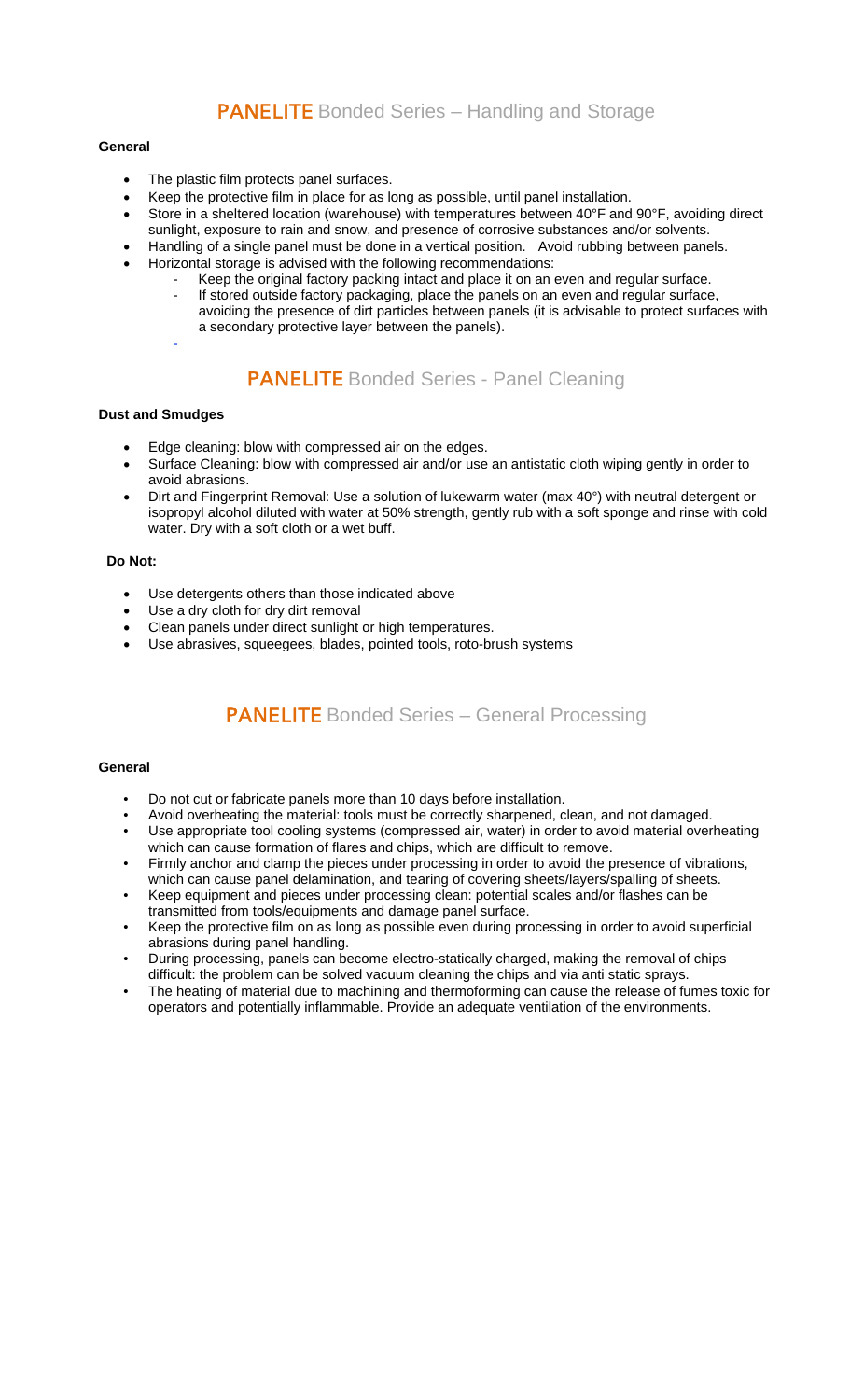### PANELITE Bonded Series – General Fabrication

#### **Cutting With Circular Saw**

.

• Cutting Machine: use a cutting machine with a disk and mobile track-blade, according to the scheme illustrated below; the machine should be equipped with a sharp, high-tooth-count blade and a system for feeding blade through material at consistent rate.

#### **Gluing and Assembling**

- Panels can be assembled one to the other and can be glued to other materials joining them at the covering sheets.
- Reinforced joints can be made inserting transparent polycarbonate splines inside slots in the panel.

#### **Recommended Adhesives**

| Rohm & Co. GmbH KG  | Acrifix <sup>®</sup>                                                                                                                    |
|---------------------|-----------------------------------------------------------------------------------------------------------------------------------------|
| Anglo Adhesives Ltd | Anglosol <sup>®</sup> 1200<br>Anglosol® 2000<br>Anglo <sup>®</sup> Extru-fix<br>Anglo <sup>®</sup> Tu 1908<br>Anglo <sup>®</sup> Ta 431 |

• If other adhesives are used, run a test on several small pieces and carefully observe the results.

#### **Edge Detailing - Examples**

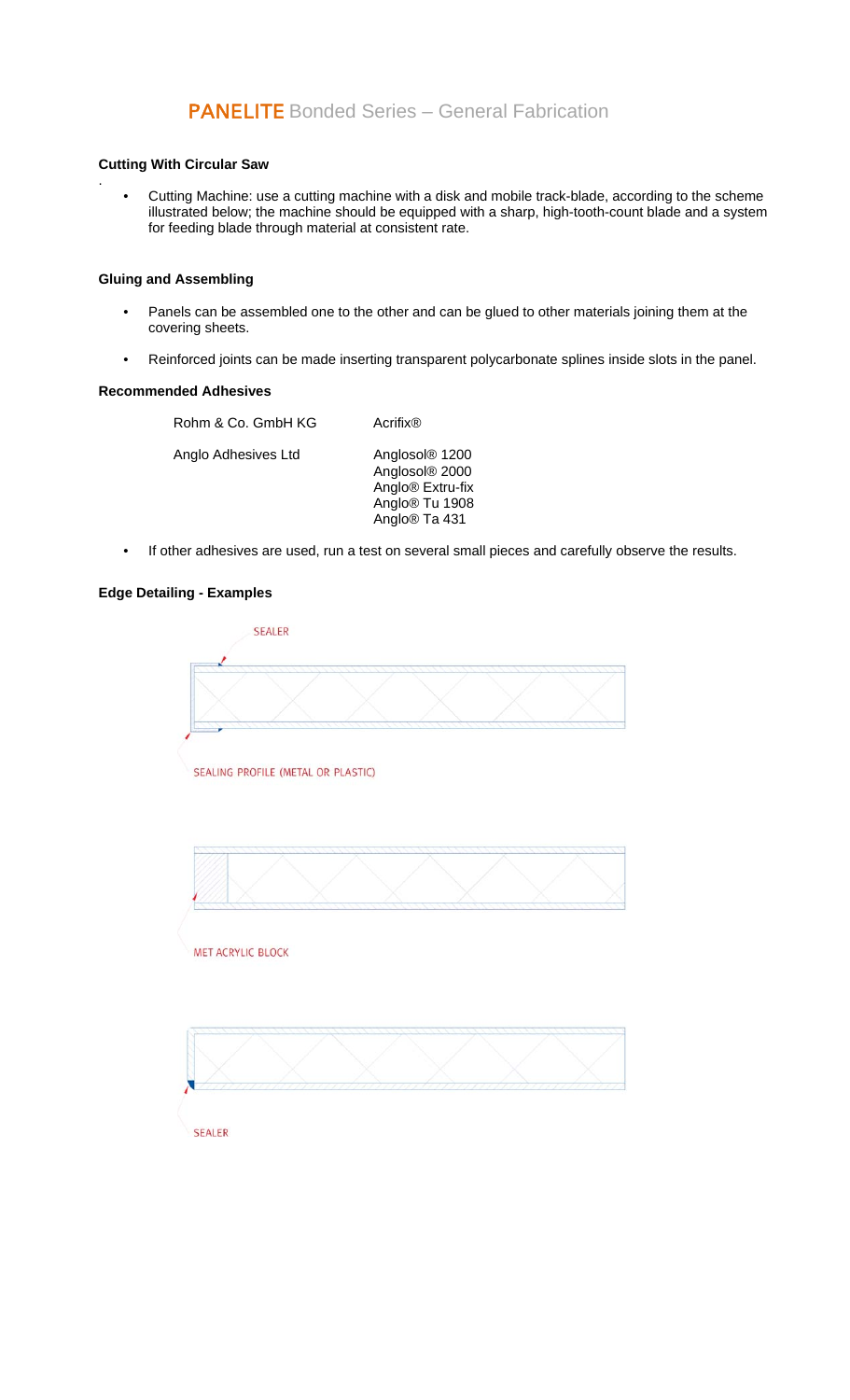#### **Polishing**

Bonded Series panels can be polished:

- to restore original gloss of surfaces damaged by scratches or abrasions due to faulty repairs
- to finish surfaces deriving from cutting/milling operations, giving them a look very similar to those of the external sheets of the panel;
- to refine (give a final touch) after edging

Instructions:

- Step 1: Removal of material up to the disappearance of processing scratches-marks. Use a rotor-orbital polishing machine (orbit: mm) with speed regulation and rigid sanding disk diam. 150mm treating in succession the surfaces with abrasive paper grain (150, 240-360 (dry), abrasive 3M 260L P600 (dry) and abrasive 3M TRIZACT P1000 (wet)
- Step 2a: Polishing (glossy surfaces), using an electronic polishing machine with speed regulation and sanding disk for sponges 3M09552 treating the surfaces either a felt 3M 0358 and universal abrasive paste 3M 09375 or orange sponge pad 3M 09550 with universal abrasive paste 3M 09375
- Step 2b: Polishing matt surfaces, it is possible to carry out an opacifying treatment in alternative to polishing with a rotating orbital (orbit mm) with speed regulation, rigid sanding disk 3M 02329,
	- with abrasive 3M TRIZACT P3000 (WET)

#### **Sealing Edges**

If panels are exposed to weather conditions or if they are placed in very humid environments (such as bathroom, saunas,etc.) edges MUST be sealed with acid-free silicon protecting surfaces near the edges with masking cellar tape.

## **PANELITE** Bonded Series – Troubleshooting

#### **Scratches or Tears of the Protective Film**

If during panels transportation or successive handling the protective film is removed or altered, damage to panel surfaces can occur. If it is necessary to remove the protective film to inspect the plastic surface, it is important to recover the surface with the film and to use a low adhesive tape to keep the film in place.

It damages are present on the panel surface small scratches and abrasions can be removed.

#### **Partial Detachment of External Skin**

If the surface sheet separates from the core:

- Trimming: apply tape to the affected areas to prevent further delamination.
- Repairing: gently lift the dethatched skin (without causing a further detachment) and place a light layer of Anglosol 2000 or Anglo 731 adhesive over the core. Clamp the area to be repaired and allow approximately 2 hours for the adhesive to harden.

#### **Condensate Within Core Cells**

•

When Bonded Series panels are placed in environment at low temperature, even after edge sealing, condensate can occur inside the cells of the core. This phenomenon is not to be considered a panel defect, as it is transitory and tends to disappear when temperature increases.